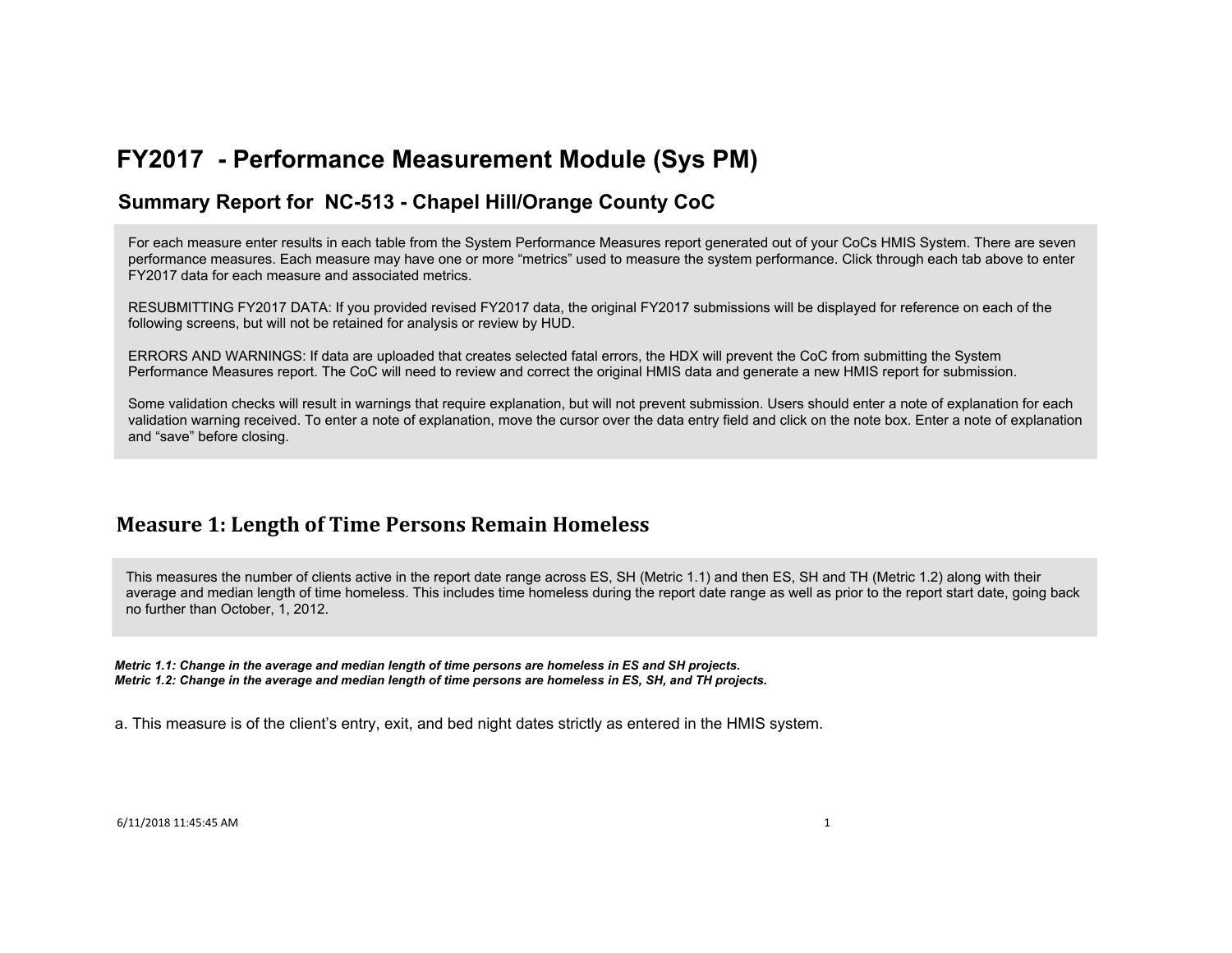|                               | <b>Universe</b><br>(Persons) |                    |         | <b>Average LOT Homeless</b><br>(bed nights) |                    |         |                   | <b>Median LOT Homeless</b><br>(bed nights) |                    |         |                   |
|-------------------------------|------------------------------|--------------------|---------|---------------------------------------------|--------------------|---------|-------------------|--------------------------------------------|--------------------|---------|-------------------|
|                               | Submitted<br>FY 2016         | Revised<br>FY 2016 | FY 2017 | Submitted<br>FY 2016                        | Revised<br>FY 2016 | FY 2017 | <b>Difference</b> | Submitted<br>FY 2016                       | Revised<br>FY 2016 | FY 2017 | <b>Difference</b> |
| 1.1 Persons in ES and SH      | 109                          |                    | 189     | 80                                          |                    | 82      |                   | 47                                         |                    | 36      | $-11$             |
| 1.2 Persons in ES, SH, and TH | 269                          |                    | 310     | 114                                         |                    | 137     | 23                | 74                                         |                    | 84      | 10                |

b. This measure is based on data element 3.17.

This measure includes data from each client's Living Situation (Data Standards element 3.917) response as well as time spent in permanent housing projects between Project Start and Housing Move-In. This information is added to the client's entry date, effectively extending the client's entry date backward in time. This "adjusted entry date" is then used in the calculations just as if it were the client's actual entry date.

 The construction of this measure changed, per HUD's specifications, between FY 2016 and FY 2017. HUD is aware that this may impact the change between these two years.

|                                                                               | <b>Universe</b><br>(Persons) |                    |         | <b>Average LOT Homeless</b><br>(bed nights) |                    |         | <b>Median LOT Homeless</b><br>(bed nights) |                      |                    |         |                   |
|-------------------------------------------------------------------------------|------------------------------|--------------------|---------|---------------------------------------------|--------------------|---------|--------------------------------------------|----------------------|--------------------|---------|-------------------|
|                                                                               | Submitted<br>FY 2016         | Revised<br>FY 2016 | FY 2017 | Submitted<br>FY 2016                        | Revised<br>FY 2016 | FY 2017 | <b>Difference</b>                          | Submitted<br>FY 2016 | Revised<br>FY 2016 | FY 2017 | <b>Difference</b> |
| 1.1 Persons in ES, SH, and PH<br>(prior to "housing move in")                 | 84                           |                    | 189     | 188                                         |                    | 249     | 61                                         | 61                   |                    | 102     | 41                |
| 1.2 Persons in ES, SH, TH, and<br> PH (prior to "housing move<br>$\vert$ in") | 265                          |                    | 311     | 166                                         |                    | 295     | 129                                        | 95                   |                    | 151     | 56                |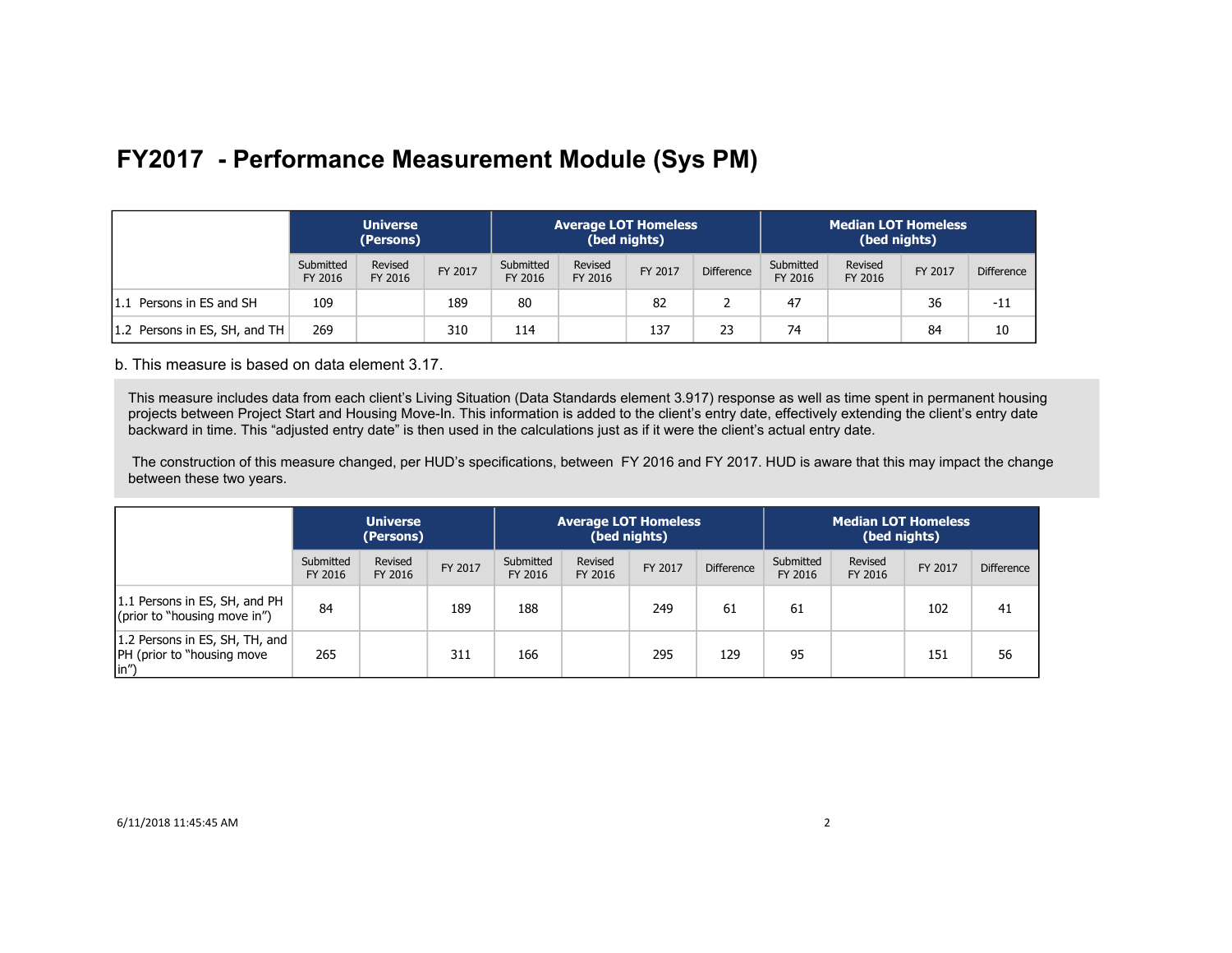### **Measure 2: The Extent to which Persons who Exit Homelessness to Permanent Housing Destinations Return to Homelessness**

This measures clients who exited SO, ES, TH, SH or PH to a permanent housing destination in the date range two years prior to the report date range.Of those clients, the measure reports on how many of them returned to homelessness as indicated in the HMIS for up to two years after their initial exit.

 After entering data, please review and confirm your entries and totals. Some HMIS reports may not list the project types in exactly the same order as they are displayed below.

|                                                |                    | Total # of Persons who<br>Housing Destination (2)<br>Years Prior) |                    | than 6 Months  |              | to 12 Months       |         | Exited to a Permanent   Returns to Homelessness in Less   Returns to Homelessness from 6 |                    | Returns to Homelessness from<br>13 to 24 Months |              |         |              | Number of Returns<br>in 2 Years |  |
|------------------------------------------------|--------------------|-------------------------------------------------------------------|--------------------|----------------|--------------|--------------------|---------|------------------------------------------------------------------------------------------|--------------------|-------------------------------------------------|--------------|---------|--------------|---------------------------------|--|
|                                                | Revised<br>FY 2016 | FY 2017                                                           | Revised<br>FY 2016 | FY 2017        | % of Returns | Revised<br>FY 2016 | FY 2017 | % of Returns                                                                             | Revised<br>FY 2016 | FY 2017                                         | % of Returns | FY 2017 | % of Returns |                                 |  |
| <b>Exit was from SO</b>                        |                    | 2                                                                 |                    | 0              | $0\%$        |                    | 0       | $0\%$                                                                                    |                    | 0                                               | $0\%$        | 0       | $0\%$        |                                 |  |
| <b>Exit was from ES</b>                        |                    | 47                                                                |                    | 4              | 9%           |                    | 0       | $0\%$                                                                                    |                    | 2                                               | 4%           | 6       | 13%          |                                 |  |
| <b>Exit was from TH</b>                        |                    | 33                                                                |                    | 0              | $0\%$        |                    | 0       | 0%                                                                                       |                    | 0                                               | $0\%$        | 0       | $0\%$        |                                 |  |
| <b>Exit was from SH</b>                        |                    | $\Omega$                                                          |                    | 0              |              |                    | 0       |                                                                                          |                    | 0                                               |              | 0       |              |                                 |  |
| Exit was from PH                               |                    | 35                                                                |                    | 0              | $0\%$        |                    |         | 3%                                                                                       |                    | $\mathbf{0}$                                    | $0\%$        |         | 3%           |                                 |  |
| <b>TOTAL Returns to</b><br><b>Homelessness</b> |                    | 117                                                               |                    | $\overline{4}$ | 3%           |                    | 1       | $1\%$                                                                                    |                    | $\overline{2}$                                  | 2%           | 7       | 6%           |                                 |  |

### **Measure 3: Number of Homeless Persons**

Metric 3.1 – Change in PIT Counts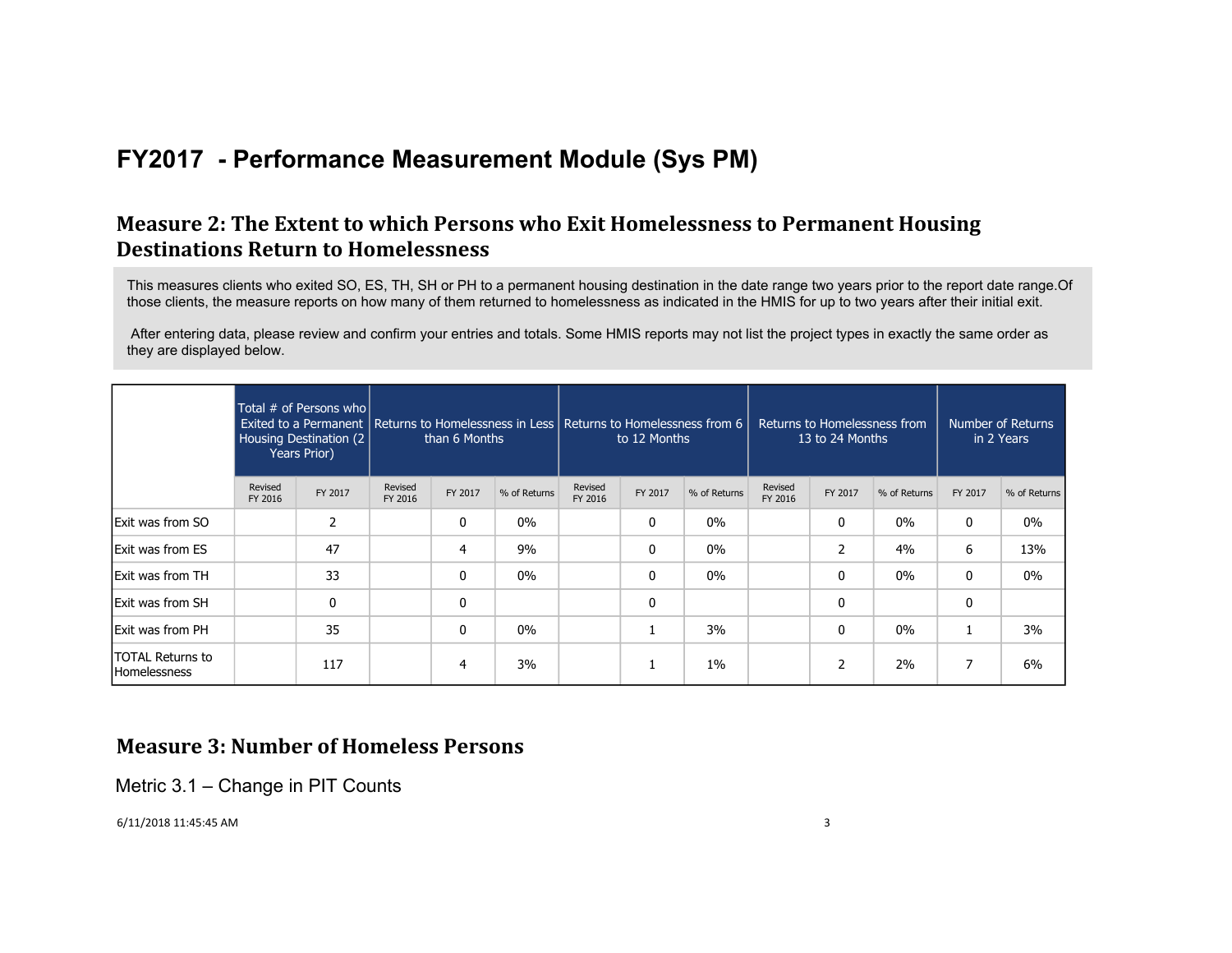This measures the change in PIT counts of sheltered and unsheltered homeless person as reported on the PIT (not from HMIS).

|                                                                | January 2016<br><b>PIT Count</b> | January 2017<br><b>PIT Count</b> | <b>Difference</b> |
|----------------------------------------------------------------|----------------------------------|----------------------------------|-------------------|
| Universe: Total PIT Count of sheltered and unsheltered persons | 80                               | 127                              | 47                |
| Emergency Shelter Total                                        | 21                               | 41                               | 20                |
| lSafe Haven Total                                              | 0                                | 0                                | 0                 |
| Transitional Housing Total                                     | 44                               | 49                               |                   |
| <b>Total Sheltered Count</b>                                   | 65                               | 90                               | 25                |
| <b>Unsheltered Count</b>                                       | 15                               | 37                               | 22                |

### Metric 3.2 – Change in Annual Counts

This measures the change in annual counts of sheltered homeless persons in HMIS.

|                                                         | <b>Submitted</b><br><b>FY 2016</b> | <b>Revised</b><br><b>FY 2016</b> | <b>FY 2017</b> | <b>Difference</b> |
|---------------------------------------------------------|------------------------------------|----------------------------------|----------------|-------------------|
| Universe: Unduplicated Total sheltered homeless persons | 270                                |                                  | 311            | 41                |
| <b>Emergency Shelter Total</b>                          | 84                                 |                                  | 189            | 105               |
| Safe Haven Total                                        | 0                                  |                                  | 0              | 0                 |
| Transitional Housing Total                              | 188                                |                                  | 144            | $-44$             |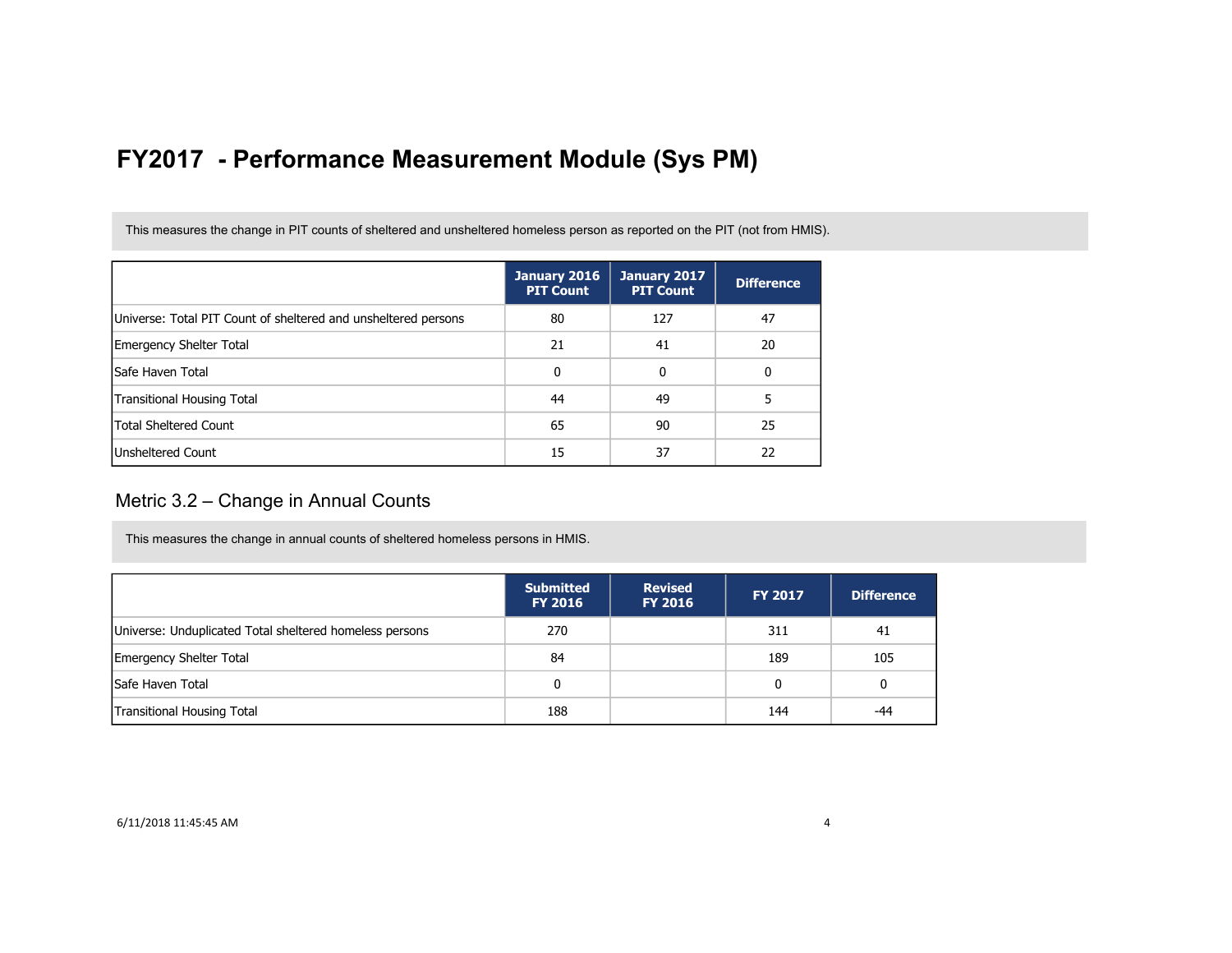## **Measure 4: Employment and Income Growth for Homeless Persons in CoC Program-funded Projects**

Metric 4.1 – Change in earned income for adult system stayers during the reporting period

|                                                  | <b>Submitted</b><br><b>FY 2016</b> | <b>Revised</b><br><b>FY 2016</b> | <b>FY 2017</b> | <b>Difference</b> |
|--------------------------------------------------|------------------------------------|----------------------------------|----------------|-------------------|
| Universe: Number of adults (system stayers)      | 54                                 |                                  | 48             | -6                |
| Number of adults with increased earned income    |                                    |                                  |                |                   |
| Percentage of adults who increased earned income | $0\%$                              |                                  | 4%             | 4%                |

Metric 4.2 – Change in non-employment cash income for adult system stayers during the reporting period

|                                                               | <b>Submitted</b><br><b>FY 2016</b> | <b>Revised</b><br><b>FY 2016</b> | <b>FY 2017</b> | <b>Difference</b> |
|---------------------------------------------------------------|------------------------------------|----------------------------------|----------------|-------------------|
| Universe: Number of adults (system stayers)                   | 54                                 |                                  | 48             | -6                |
| Number of adults with increased non-employment cash income    |                                    |                                  | 11             |                   |
| Percentage of adults who increased non-employment cash income | 7%                                 |                                  | 23%            | 16%               |

#### Metric 4.3 – Change in total income for adult system stayers during the reporting period

|                                                 | <b>Submitted</b><br><b>FY 2016</b> | <b>Revised</b><br><b>FY 2016</b> | <b>FY 2017</b> | <b>Difference</b> |
|-------------------------------------------------|------------------------------------|----------------------------------|----------------|-------------------|
| Universe: Number of adults (system stayers)     | 54                                 |                                  | 48             | -6                |
| Number of adults with increased total income    |                                    |                                  | 13             |                   |
| Percentage of adults who increased total income | 7%                                 |                                  | 27%            | <b>20%</b>        |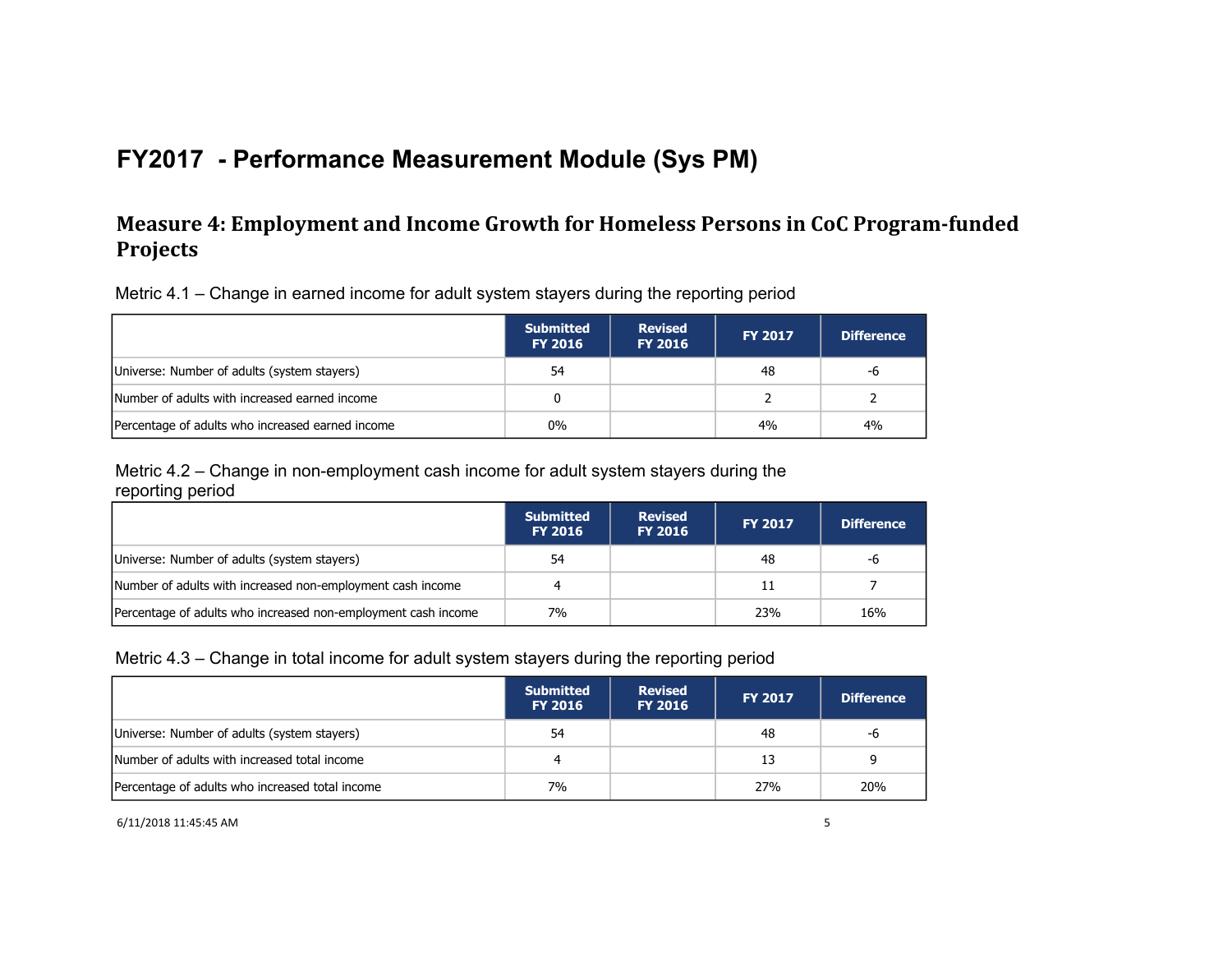#### Metric 4.4 – Change in earned income for adult system leavers

|                                                          | <b>Submitted</b><br><b>FY 2016</b> | <b>Revised</b><br><b>FY 2016</b> | <b>FY 2017</b> | <b>Difference</b> |
|----------------------------------------------------------|------------------------------------|----------------------------------|----------------|-------------------|
| Universe: Number of adults who exited (system leavers)   |                                    |                                  | 4              | -2                |
| Number of adults who exited with increased earned income |                                    |                                  |                |                   |
| Percentage of adults who increased earned income         | 17 <sub>%</sub>                    |                                  | 25%            | 8%                |

#### Metric 4.5 – Change in non-employment cash income for adult system leavers

|                                                                           | <b>Submitted</b><br><b>FY 2016</b> | <b>Revised</b><br><b>FY 2016</b> | <b>FY 2017</b> | <b>Difference</b> |
|---------------------------------------------------------------------------|------------------------------------|----------------------------------|----------------|-------------------|
| Universe: Number of adults who exited (system leavers)                    |                                    |                                  |                | -2                |
| Number of adults who exited with increased non-employment cash<br>lincome |                                    |                                  |                |                   |
| Percentage of adults who increased non-employment cash income             | $0\%$                              |                                  | $0\%$          | $0\%$             |

Metric 4.6 – Change in total income for adult system leavers

|                                                         | <b>Submitted</b><br><b>FY 2016</b> | <b>Revised</b><br><b>FY 2016</b> | <b>FY 2017</b> | <b>Difference</b> |
|---------------------------------------------------------|------------------------------------|----------------------------------|----------------|-------------------|
| Universe: Number of adults who exited (system leavers)  |                                    |                                  | 4              | -2                |
| Number of adults who exited with increased total income |                                    |                                  |                |                   |
| Percentage of adults who increased total income         | 17 <sub>%</sub>                    |                                  | 25%            | 8%                |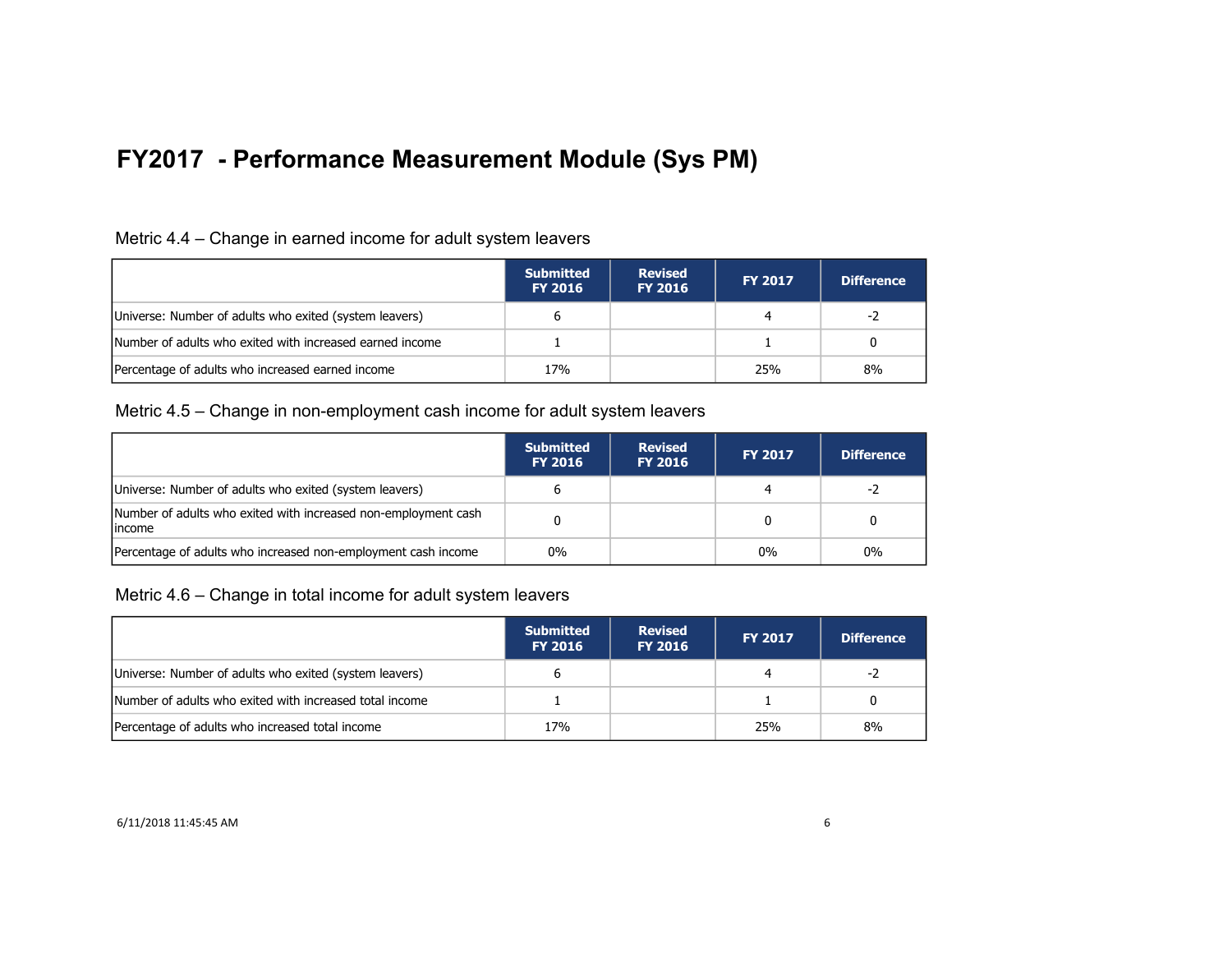### **Measure 5: Number of persons who become homeless for the 1st time**

Metric 5.1 – Change in the number of persons entering ES, SH, and TH projects with no prior enrollments in HMIS

|                                                                                                                                                                                   | <b>Submitted</b><br><b>FY 2016</b> | <b>Revised</b><br><b>FY 2016</b> | <b>FY 2017</b> | Difference |
|-----------------------------------------------------------------------------------------------------------------------------------------------------------------------------------|------------------------------------|----------------------------------|----------------|------------|
| Universe: Person with entries into ES, SH or TH during the reporting<br>period.                                                                                                   | 218                                |                                  | 236            | 18         |
| Of persons above, count those who were in ES, SH, TH or any PH<br>within 24 months prior to their entry during the reporting year.                                                | 25                                 |                                  | 40             | 15         |
| Of persons above, count those who did not have entries in ES, SH, TH<br>or PH in the previous 24 months. (i.e. Number of persons<br>experiencing homelessness for the first time) | 193                                |                                  | 196            |            |

Metric 5.2 – Change in the number of persons entering ES, SH, TH, and PH projects with no prior enrollments in HMIS

|                                                                                                                                                                                    | <b>Submitted</b><br><b>FY 2016</b> | <b>Revised</b><br><b>FY 2016</b> | <b>FY 2017</b> | <b>Difference</b> |
|------------------------------------------------------------------------------------------------------------------------------------------------------------------------------------|------------------------------------|----------------------------------|----------------|-------------------|
| Universe: Person with entries into ES, SH, TH or PH during the<br>reporting period.                                                                                                | 252                                |                                  | 266            | 14                |
| Of persons above, count those who were in ES, SH, TH or any PH<br>within 24 months prior to their entry during the reporting year.                                                 | 38                                 |                                  | 56             | 18                |
| Of persons above, count those who did not have entries in ES, SH, TH<br>or PH in the previous 24 months. (i.e. Number of persons<br>experiencing homelessness for the first time.) | 214                                |                                  | 210            | -4                |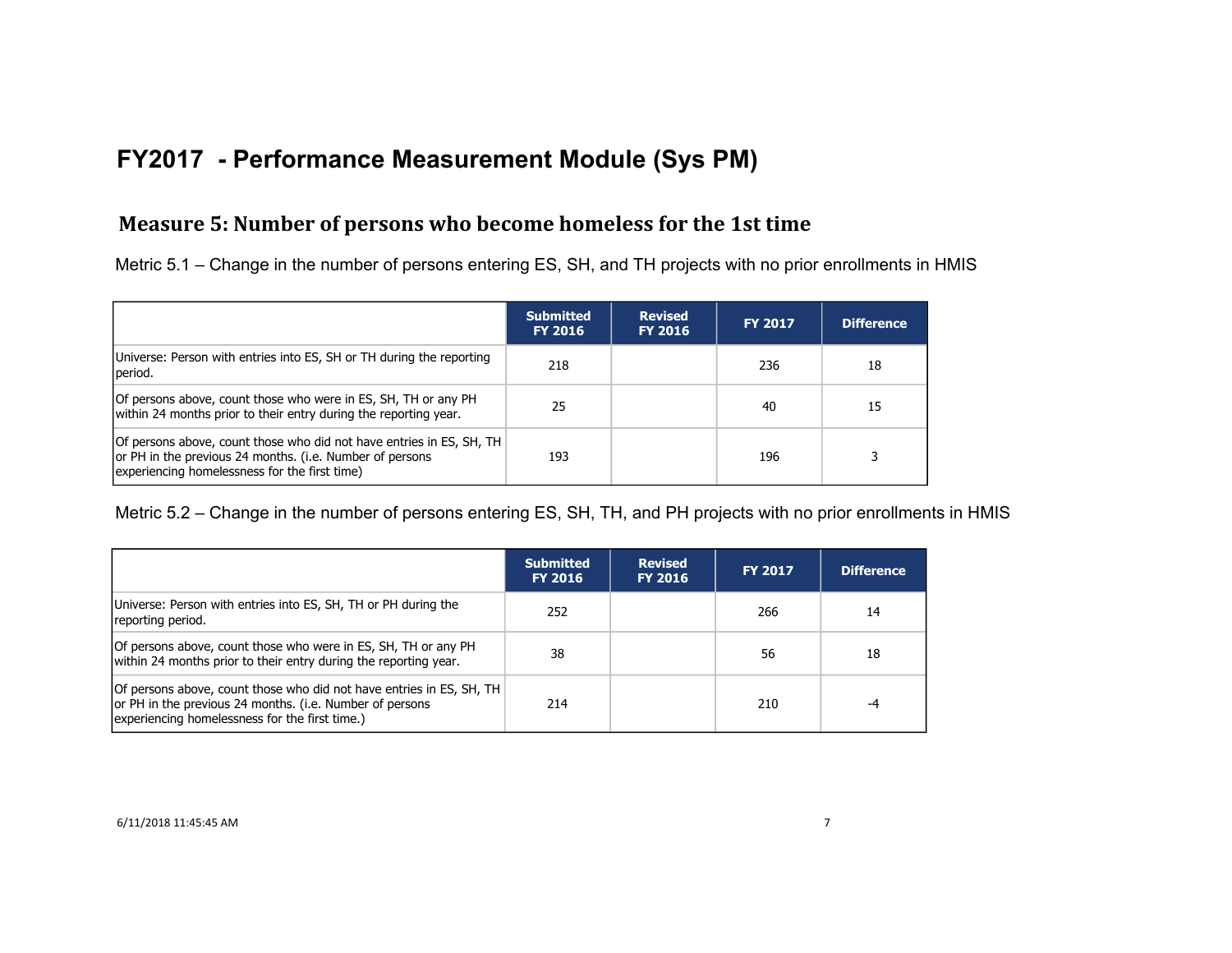Measure 6: Homeless Prevention and Housing Placement of Persons defined by category 3 of HUD's Homeless Definition in CoC Program-funded Projects

This Measure is not applicable to CoCs in FY2017 (Oct 1, 2016 - Sept 30, 2017) reporting period.

## **Measure 7: Successful Placement from Street Outreach and Successful Placement in or Retention of Permanent Housing**

Metric 7a.1 – Change in exits to permanent housing destinations

|                                                                                      | <b>Submitted</b><br><b>FY 2016</b> | <b>Revised</b><br><b>FY 2016</b> | <b>FY 2017</b> | <b>Difference</b> |
|--------------------------------------------------------------------------------------|------------------------------------|----------------------------------|----------------|-------------------|
| Universe: Persons who exit Street Outreach                                           |                                    |                                  | 0              | -4                |
| Of persons above, those who exited to temporary & some institutional<br>destinations |                                    |                                  | 0              |                   |
| Of the persons above, those who exited to permanent housing<br>destinations          |                                    |                                  | 0              |                   |
| % Successful exits                                                                   | $0\%$                              |                                  |                |                   |

Metric 7b.1 – Change in exits to permanent housing destinations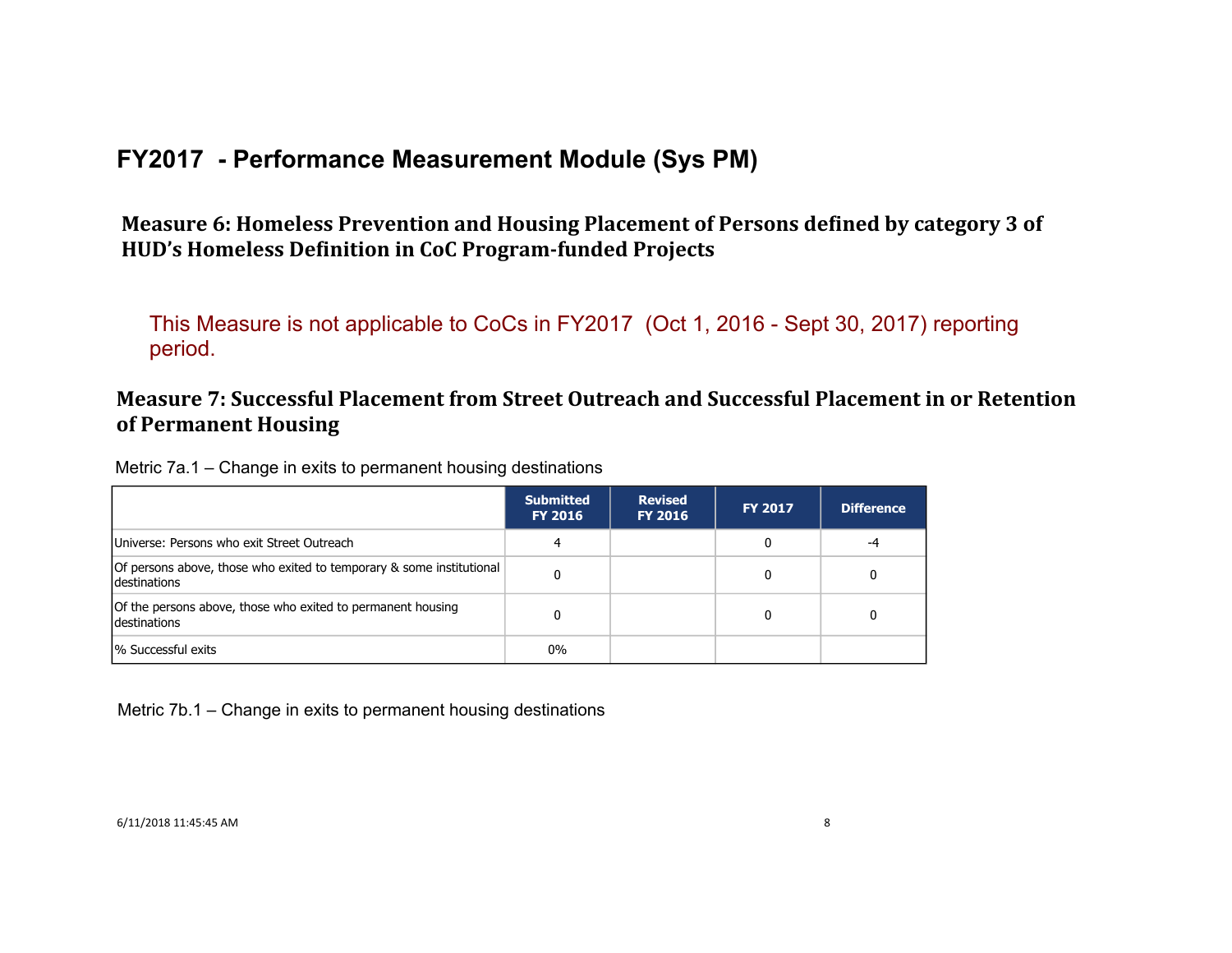|                                                                                                                                    | <b>Submitted</b><br><b>FY 2016</b> | <b>Revised</b><br><b>FY 2016</b> | <b>FY 2017</b> | <b>Difference</b> |
|------------------------------------------------------------------------------------------------------------------------------------|------------------------------------|----------------------------------|----------------|-------------------|
| Universe: Persons in ES, SH, TH and PH-RRH who exited, plus<br>persons in other PH projects who exited without moving into housing | 234                                |                                  | 240            | 6                 |
| Of the persons above, those who exited to permanent housing<br><b>Idestinations</b>                                                | 67                                 |                                  | 84             | 17                |
| % Successful exits                                                                                                                 | 29%                                |                                  | 35%            | 6%                |

Metric 7b.2 – Change in exit to or retention of permanent housing

|                                                                                                                          | <b>Submitted</b><br><b>FY 2016</b> | <b>Revised</b><br><b>FY 2016</b> | <b>FY 2017</b> | <b>Difference</b> |
|--------------------------------------------------------------------------------------------------------------------------|------------------------------------|----------------------------------|----------------|-------------------|
| Universe: Persons in all PH projects except PH-RRH                                                                       | 103                                |                                  | 108            |                   |
| Of persons above, those who remained in applicable PH projects and<br>those who exited to permanent housing destinations | 101                                |                                  | 104            |                   |
| % Successful exits/retention                                                                                             | 98%                                |                                  | 96%            | $-2\%$            |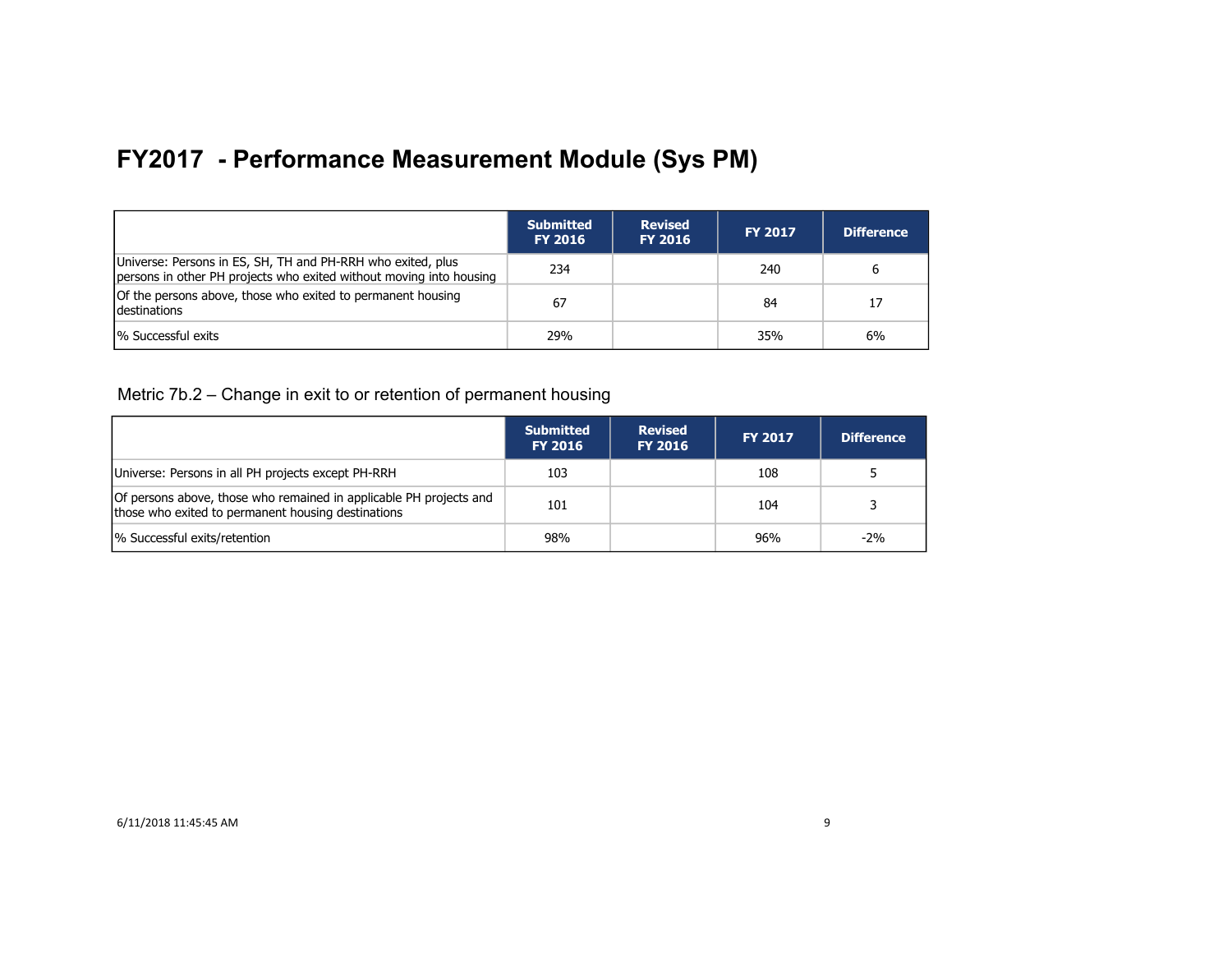## **FY2017 - SysPM Data Quality**

### **NC-513 - Chapel Hill/Orange County CoC**

This is a new tab for FY 2016 submissions only. Submission must be performed manually (data cannot be uploaded). Data coverage and quality will allow HUD to better interpret your Sys PM submissions.

Your bed coverage data has been imported from the HIC module. The remainder of the data quality points should be pulled from data quality reports made available by your vendor according to the specifications provided in the HMIS Standard Reporting Terminology Glossary. You may need to run multiple reports into order to get data for each combination of year and project type.

You may enter a note about any field if you wish to provide an explanation about your data quality results. This is not required.